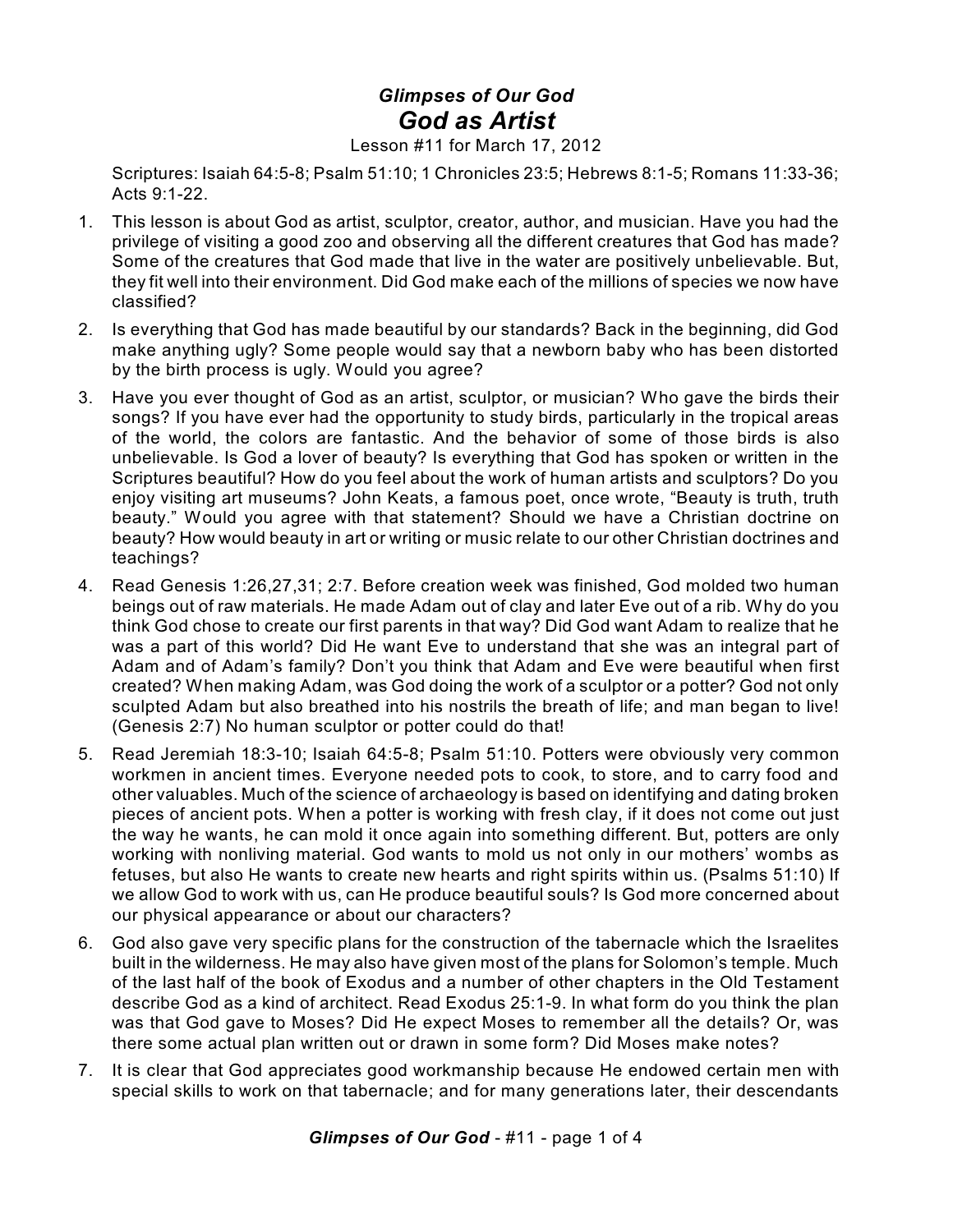apparently retained some or most of those skills. (2 Chronicles 2:13,14)

- 8. As Seventh-day Adventists, we have sometimes suggested that the pattern of the Old Testament tabernacle was taken from the pattern of the heavenly sanctuary. The book of Revelation seems to suggest that. But surely, there will not be any altar of burnt offering in heaven. No animals will die in heaven. No dead sacrifices will be offered in heaven. Will there be some kind of an altar in heaven for some different purpose? Apparently, God was concerned about the details of the tabernacle because there is more information and there are more details about the building of the sanctuary in the wilderness than anything else in the writings of Moses.
- 9. The tent-tabernacle in the wilderness was made by skillful hands and probably was very beautiful. It was also portable. But, how many of the people ever got an opportunity to see inside? Were they able to look around the altars in the courtyard and see a little of what was inside the tabernacle? Apparently, God was happy with the results of the construction of the tent-tabernacle because when it was finished and properly dedicated, His glory filled the tabernacle; and not even Moses could go inside. (Exodus 40:34,35)
- 10. But, God not only gave details about the building of the tent, but also He gave instructions for the music to be used in connection with the services. And that is not all! He gave detailed directions about the clothing and attire of the priests.
- 11. In the days of David, there were 38,000 priests assigned to serve in the Temple. (1 Chronicles 23:1-5) David broke them up into about 24 different groups. Each group would serve for about half a month each year. 1 Chronicles 23:5 tells us that 4000 of those men praised the Lord on musical instruments. What kind of musical instruments were available in those days? The shofar was a kind of trumpet made out of an animal horn. Did they have a way of shaping or cutting those horns so that they would be in tune? Concerning the division of the labor throughout the year, read 1 Chronicles 24:7-18; 25:9-31.
- 12. There are a number of different authors and poets credited with writing Psalms. They spanned the time from Moses (Psalm 90) to the Babylonian captivity. (Psalm 137) Look at what David said about how God directed him in writing psalms. (2 Samuel 23:1,2) What role do you think God played in inspiring David to write such music?
- 13. Read 2 Chronicles 29:25-26. Apparently, God had given him instructions about the use of harps, symbols, and trumpets and probably other instruments as well. Do we have any idea what kind of music they composed? If God were composing music today, what kind of music would He compose? Would He only use stringed instruments? Or, only brass? Would He use drums and cymbals? Would he use guitars?
- 14. The kind of music that is appropriate for use in worship services is a very contentious subject. The type of music we like tends to be related to our age! Are there any kinds of music that God does not like? Surely, no one can deny the fact that poets and musicians have an important role in preparing materials for use in our worship services.
- 15. God also inspires literary beauty. There are many statements in the Bible suggesting that God spoke to prophets and to apostles. When a prophet said something like, "The Lord spoke to me" or "Thus saith the Lord God," were those actual quotations from God? Or, are they simply the prophet restating in his own language what God told him? In either case, wouldn't we call it the word of God? How did God put ideas into the heads of His prophets?
- 16. Literary scholars have created courses being taught in universities around the world considering the literary qualities of the Bible. They may not believe that the Bible is inspired at all, but they recognize it as great literature. Meanwhile, the Devil has done everything possible to destroy or corrupt the Bible. Much of the Bible is in the form of Hebrew poetry. Was God responsible for that? What about all the chiasms and acrostics: for example, Psalm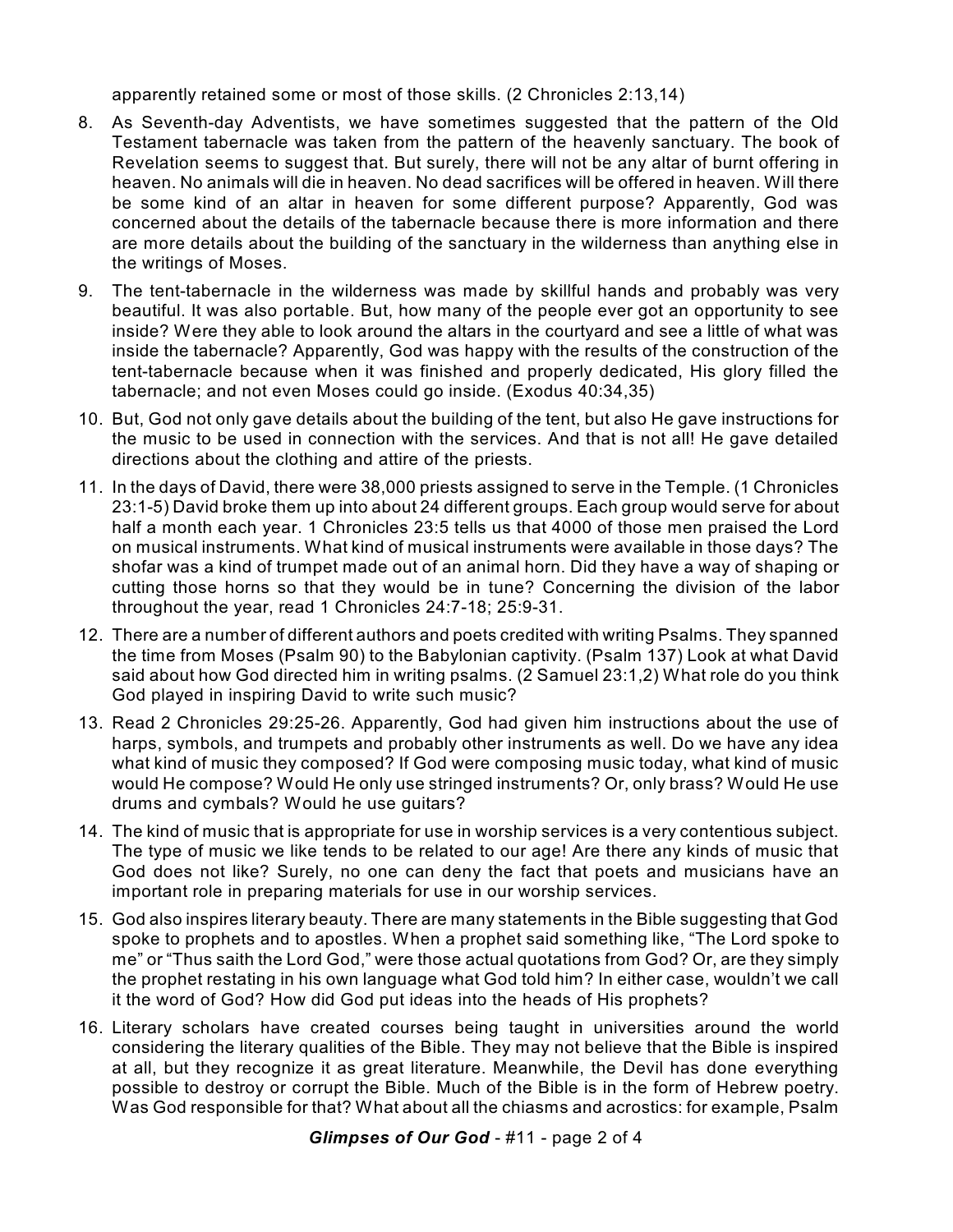119. Psalm 119 is an acrostic in which the first eight verses begin with the first letter of the Hebrew alphabet, and the next eight verses begin with the next letter of the Hebrew alphabet, and so forth, right through the entire Hebrew alphabet. To construct such a poetic device required incredible skill from the author or poet.

- 17. The entire book of Revelation and the book of The Song of Solomon each form a large chiasm. A chiasm is a literary device in which the author begins with an introduction and goes deeper and deeper into the subject until he comes to his main point in the center of his discourse; and then, he retraces his steps back out, matching section for section until he comes to the epilogue which reflects the introduction in some way. In the book of Revelation, there are seven different scenes each with seven parts; and the central point in Revelation is the great controversy as presented in Revelation 12-14.
- 18. Read Romans 11:33-36. The Scriptures were written at the direction of God. In effect, they were created by Him and exist through and for Him.
- 19. When God molded Adam–and later Eve–into beautiful human beings, how much information did He plant in their brains? Obviously, they knew–or very quickly learned–how to speak some language. They knew how to interact with each other. They knew how to communicate with God. They appreciated what God had made for them. Was it more difficult for God to create beautiful, perfect human beings in the beginning, or to try to re-create beautiful human beings from sinful deteriorated human beings in our day? Can God make something beautiful out of something ugly?
- 20. Consider some of the times when God took people who were far from perfect and made saints out of them. Read the stories of Jacob (Genesis 32:22-30), David (2 Samuel 11; Psalm 51; 32), Peter (Luke 22:31,32), and Paul (Acts 9:1-22).
- 21. One of the most amazing stories of transformation in the Bible is the story of Mary Magdalene.
- 22. Mary had been looked upon as a great sinner, but Christ knew the circumstances that had shaped her life. He might have extinguished every spark of hope in her soul, but He did not. It was He who had lifted her from despair and ruin. Seven times she had heard His rebuke of the demons that controlled her heart and mind. She had heard His strong cries to the Father in her behalf. She knew how offensive is sin to His unsullied purity, and in His strength she had overcome. {*DA* 568.1}

When to human eyes her case appeared hopeless, Christ saw in Mary capabilities for good. He saw the better traits of her character. The plan of redemption has invested humanity with great possibilities, and in Mary these possibilities were to be realized. Through His grace she became a partaker of the divine nature. The one who had fallen, and whose mind had been a habitation of demons, was brought very near to the Saviour in fellowship and ministry. It was Mary who sat at His feet and learned of Him. It was Mary who poured upon His head the precious anointing oil, and bathed His feet with her tears. Mary stood beside the cross, and followed Him to the sepulcher. Mary was first at the tomb after His resurrection. It was Mary who first proclaimed a risen Saviour.—Ellen G. White, *Desire of Ages*, p. 568.

- 23. In the story of Mary, we find that God took a human being who had been degraded to the level of demon-possession and transformed her into a close associate of Himself. He made her a person of the highest moral character. That is far more complicated than chiseling stone or clay.
- 24. Are we willing to let God mold and chisel us? Do we want to be potters? Or, are we willing to be the clay in God's hands? What would God like to make out of you?